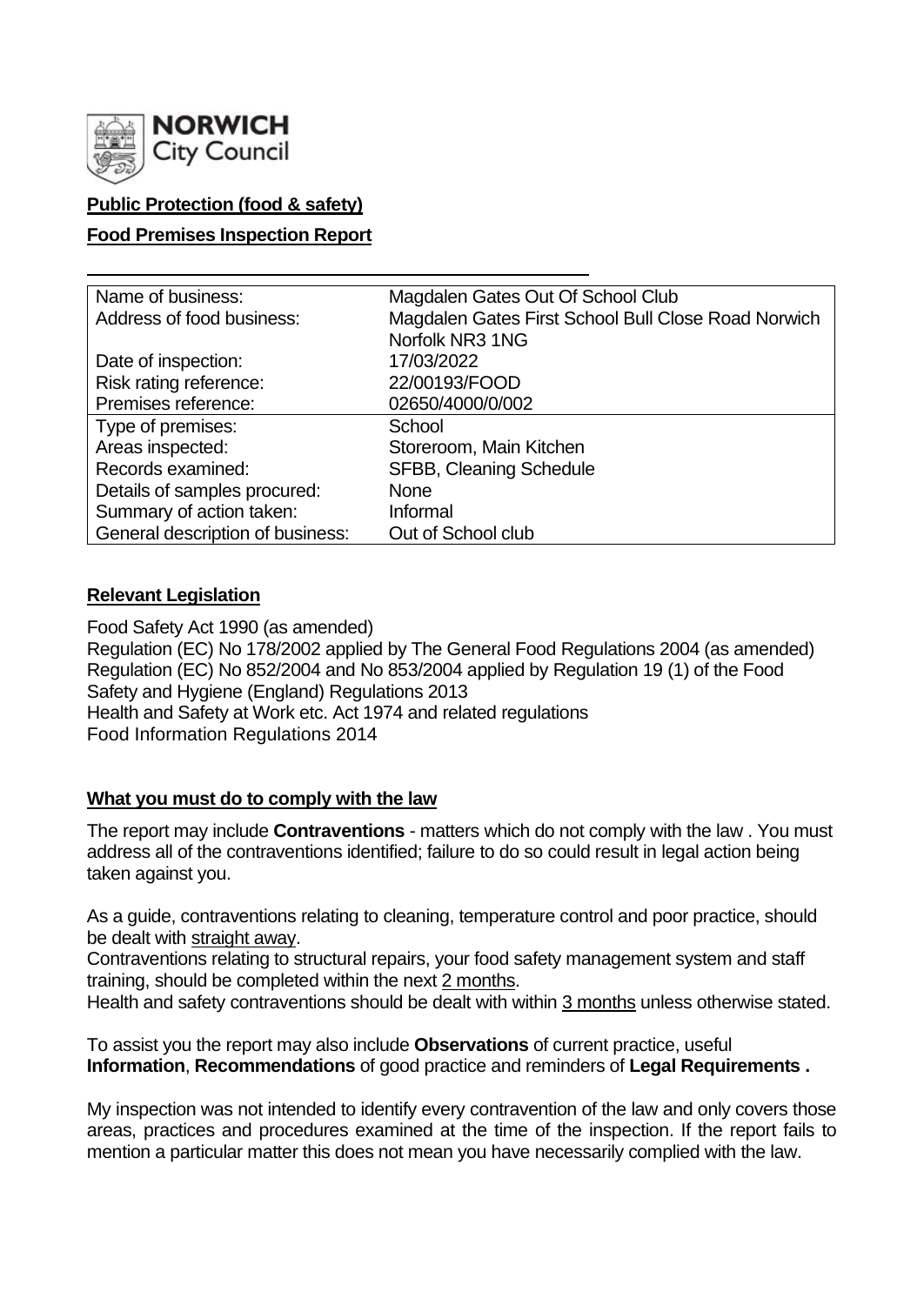# **FOOD SAFETY**

#### **How we calculate your Food Hygiene Rating:**

The food safety section has been divided into the three areas which you are scored against for the hygiene rating: 1. food hygiene and safety procedures, 2. structural requirements and 3. confidence in management/control procedures. Each section begins with a summary of what was observed and the score you have been given. Details of how these scores combine to produce your overall food hygiene rating are shown in the table.

| <b>Compliance Area</b>                     |          |    |           | <b>You Score</b> |                |    |           |    |                |  |
|--------------------------------------------|----------|----|-----------|------------------|----------------|----|-----------|----|----------------|--|
| <b>Food Hygiene and Safety</b>             |          |    |           | $\Omega$         | 5              | 10 | 15        | 20 | 25             |  |
| <b>Structure and Cleaning</b>              |          |    |           | $\Omega$         | 5              | 10 | 15        | 20 | 25             |  |
| Confidence in management & control systems |          |    | $\Omega$  | 5.               | 10             | 15 | 20        | 30 |                |  |
|                                            |          |    |           |                  |                |    |           |    |                |  |
| <b>Your Total score</b>                    | $0 - 15$ | 20 | $25 - 30$ |                  | $35 - 40$      |    | $45 - 50$ |    | > 50           |  |
| <b>Your Worst score</b>                    | 5        | 10 | 10        |                  | 15             |    | 20        |    | $\blacksquare$ |  |
|                                            |          |    |           |                  |                |    |           |    |                |  |
| <b>Your Rating is</b>                      | 5        |    |           | 3                | $\overline{2}$ |    |           |    | $\overline{0}$ |  |

Your Food Hygiene Rating is 4 - a good standard



# **1. Food Hygiene and Safety**

Food hygiene standards are high. You demonstrated a very good standard of compliance with legal requirements. You have safe food handling practices and procedures and all the necessary control measures to prevent cross-contamination are in place. Some minor contraventions require your attention. **(Score 5)**

#### Contamination risks

**Contravention** The following exposed food to the general risk of cross-contamination with bacteria or allergens or its physical contamination with dirt, foreign objects or chemicals:

• raw foods i.e eggs were being stored above ready-to-eat foods i.e butter and cheese

**Legal requirement** At all stages of production, processing and distribution, food must be protected from any contamination likely to render it unfit for human consumption, injurious to health or contaminated in such a way that it would be unreasonable to expect it to be consumed in that state.

#### Personal Hygiene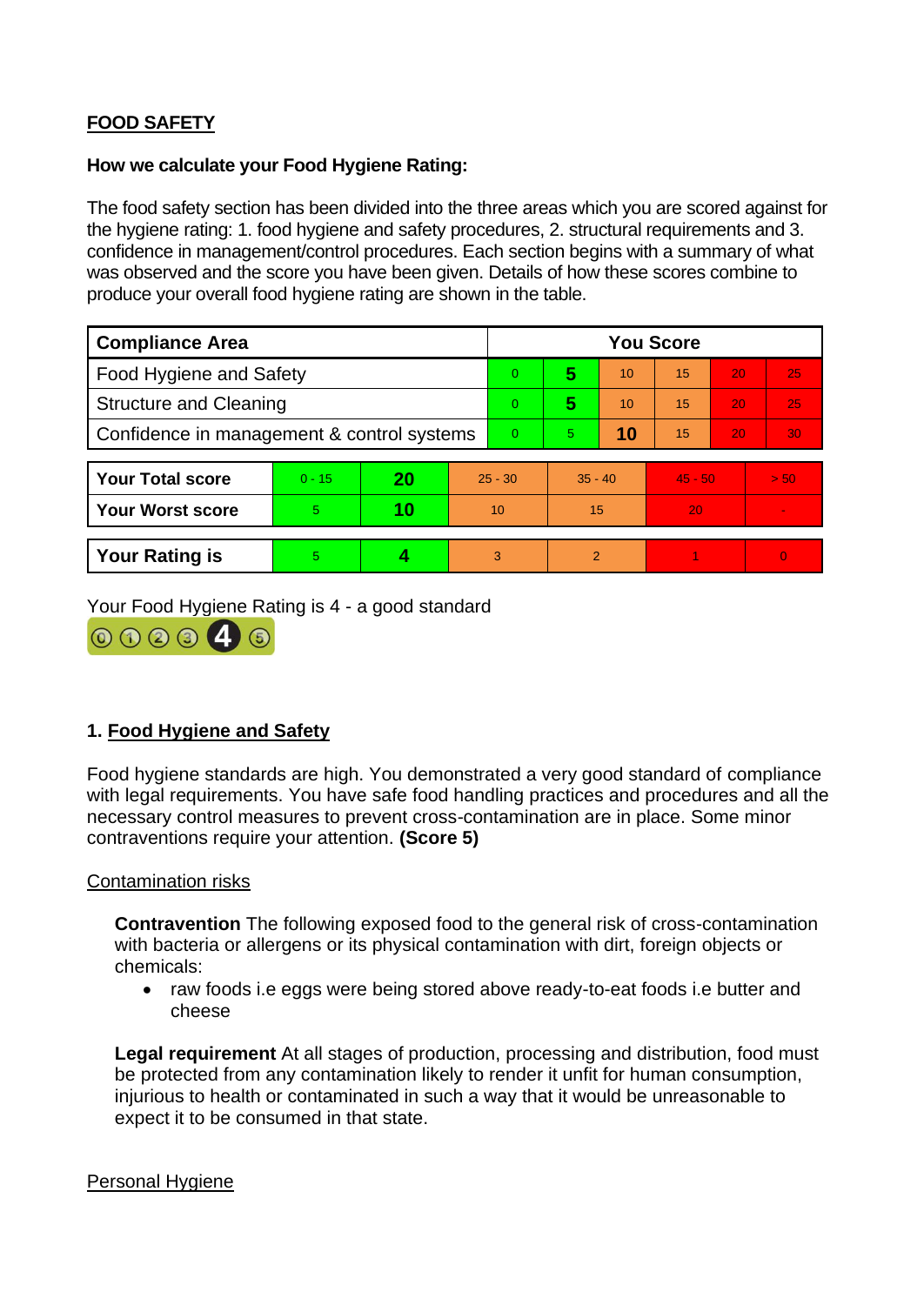**Observation** I was pleased to see that standards of personal hygiene were high.

#### Temperature Control

**Observation** I was pleased to see you were able to limit bacterial growth and/or survival by applying appropriate temperature controls at points critical to food safety and that you were monitoring temperatures.

#### Poor Practices

**Contravention** The following matters represented poor practice and if allowed to continue may cause food to become contaminated or lead to its deterioration:

• open foods were not labelled of when opened

### **2. Structure and Cleaning**

The structure facilities and standard of cleaning and maintenance are all of a good standard and only minor repairs and/or improvements are required. Pest control and waste disposal provisions are adequate. The minor contraventions require your attention. **(Score 5)**

#### Cleaning of Structure

**Contravention** The following items were dirty and require more frequent and thorough cleaning:

- cobwebs were seen to high areas
- walls
- window sill and surround

#### Cleaning of Equipment and Food Contact Surfaces

**Contravention** The following items are dirty and must be cleaned:

• microwave

#### Cleaning Chemicals / Materials / Equipment and Methods

**Observation** I was pleased to see that your cleaning materials, methods and equipment were able to minimise the spread of harmful bacteria between surfaces.

**Maintenance**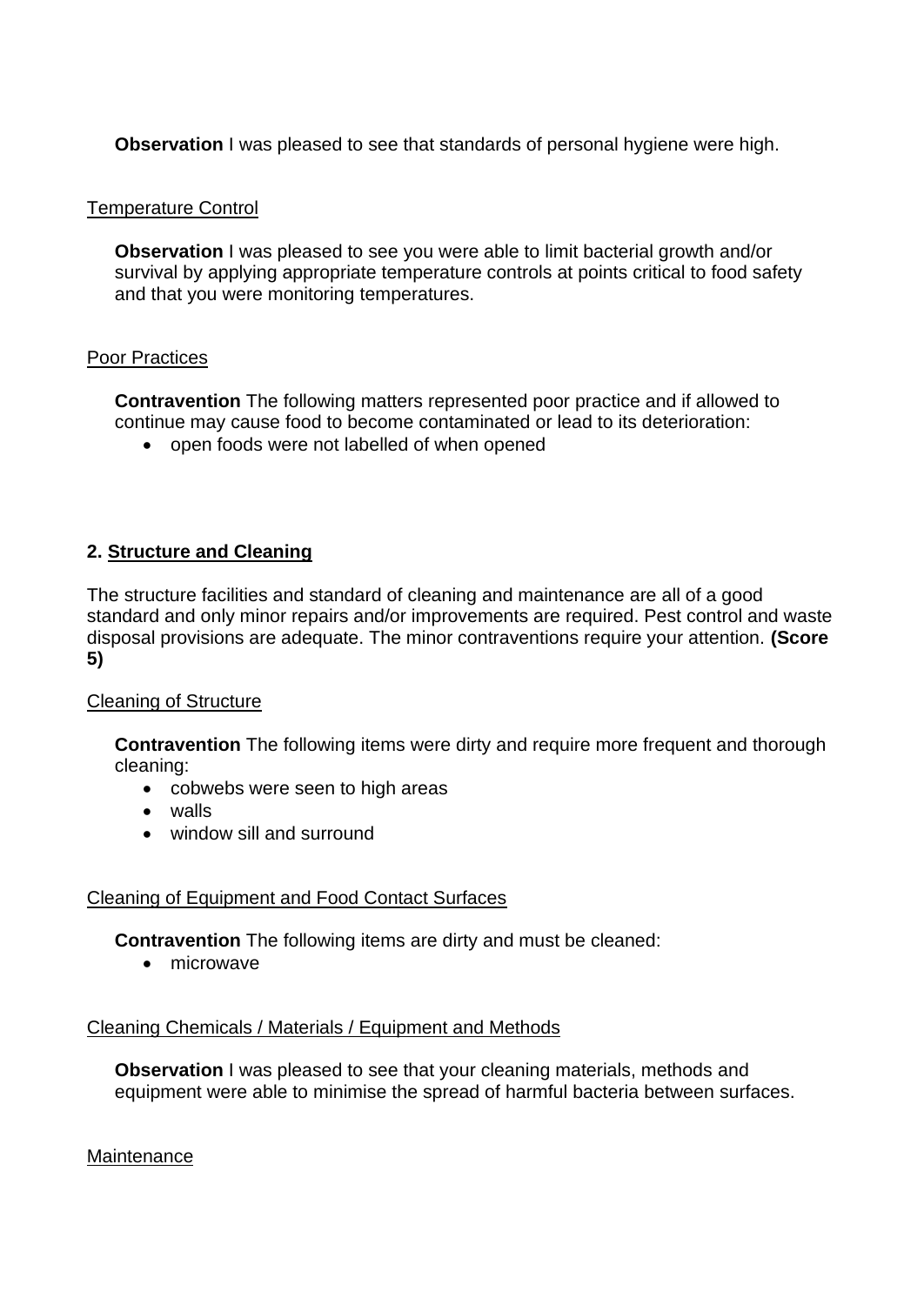**Contravention** The following had not been suitably maintained and must be repaired or replaced:

- work top near washing up sink
- peeling paint to walls

**Recommendation** the kitchen is starting to look tired, some work tops are loose, units are old. I recommend you consider planning an upgrade

### Pest Control

**Observation** You have a pest control contract in place and there is no evidence of pest activity on the premises.

### **3. Confidence in Management**

There are generally satisfactory food safety controls in place although there is evidence of some non-compliance with the law. The contraventions require your attention; although not critical to food safety they may become so if not addressed. **(Score 10)**

#### Type of Food Safety Management System Required

**Contravention** The Safer Food Better Business food safety management is for retailers and does not cover the catering you are doing. You need to purchase a Safer Food Better Business pack for caterers

**Recommendation** You can buy a printed copy of Safer Food Better Business or a diary refill pack from Coventry City Council use the link on [www.norwich.gov.uk/sfbb](http://www.norwich.gov.uk/sfbb) 

#### Food Hazard Identification and Control

**Contravention** You have not identified these food hazards or the methods of control at critical points in your operation:

• cross-contamination

#### **Traceability**

**Observation** Your records were such that food could easily be traced back to its supplier.

#### Infection Control / Sickness / Exclusion Policy